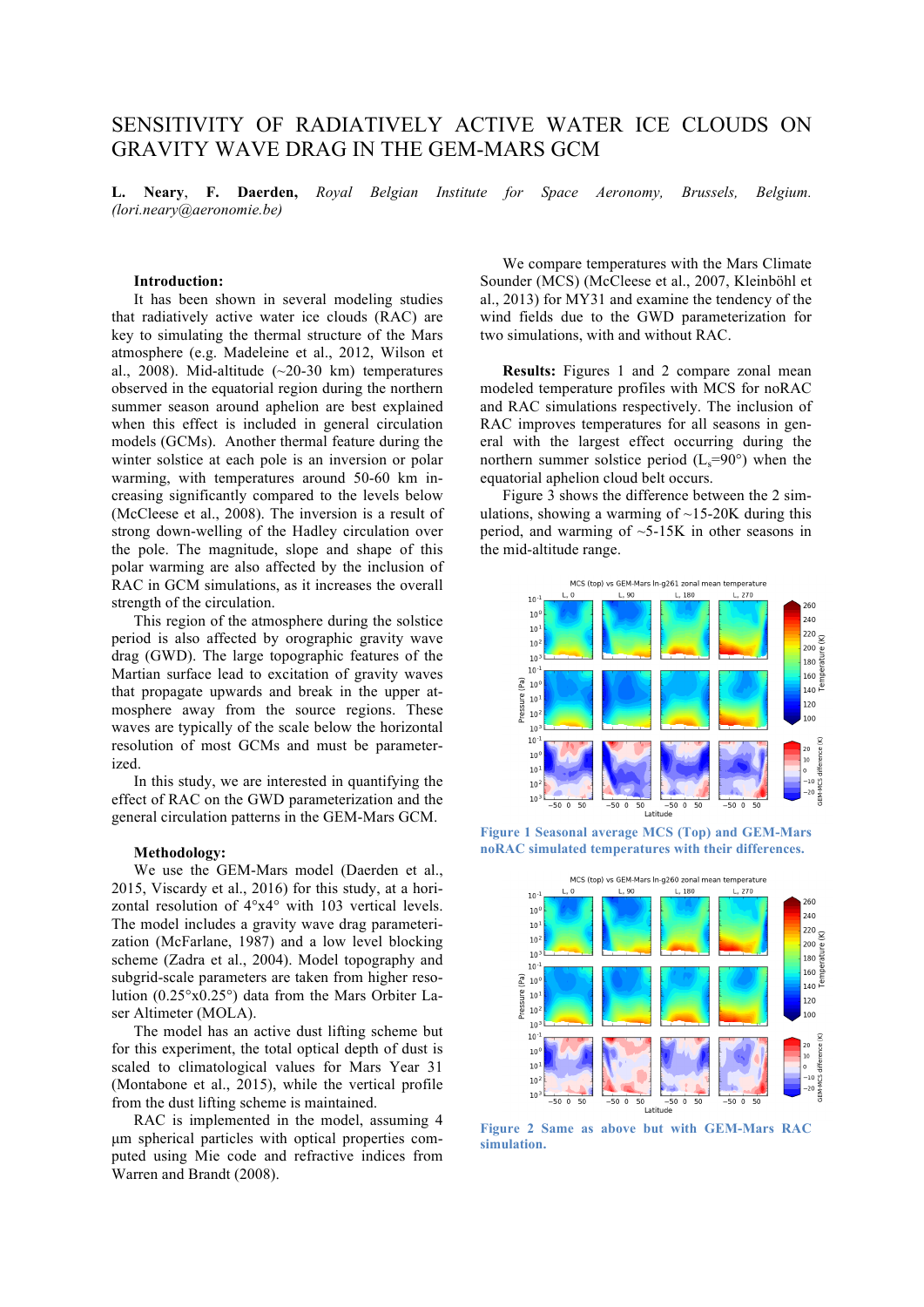

**Figure 3 Zonal mean temperature differences for 4 seasons. Top row is difference of RAC-noRAC simulations, the middle row is noRAC-MCS, bottom row is RAC-MCS.**

For the same two simulations, we look at the GWD induced changes to the zonal and meridional winds in m/s/sol, for the  $L_s=90^\circ-120^\circ$  period, shown in figure 4. The background contours show the model zonal mean temperature profiles with the wind tendencies shown with black (zonal, on the left) and white (meridional, on the right) contours. A negative tendency means that the winds are slowed and a positive tendency indicates an increase in wind speed. The inclusion of RAC has the effect of reducing the drag, whether it be deceleration in the case of zonal winds, or acceleration of meridional winds in the south polar winter region.



**Figure 4 Ls=90°-120° zonal mean temperatures for noRAC (top) and RAC (bottom) simulations, overlaid with contours showing the tendency of zonal (left) and meridional (right) winds due to GWD in m/s/sol.**

**Discussion and conclusions:** The addition of radiatively active water ice clouds in the GEM-Mars GCM improves the comparison with observations of temperatures in the middle atmosphere. It has the overall effect of increasing the strength of the Hadley cell circulation, which in turn strengthens the winter polar warming.

The change in circulation and temperature struc-

ture has an impact on the amount of drag induced by gravity waves as calculated by the parameterization. In the south polar winter, the amount of drag on both the zonal and meridional wind fields is reduced by more than half in the region just above the location of the polar warming.

Further tests are underway to better quantify and understand the indirect effects of RAC on the general circulation.

## **Acknowledgements:**

The research presented here has received support from the European Union Seventh Framework Program (FP7/2007-2013) under grant agreement no 6071777, the CROSS DRIVE project.

#### **References:**

Daerden, F., Whiteway, J.A., Neary, L., Komguem, L., Lemmon, M.T., Heavens, N.G., Cantor, B.A., Hébrard, E., Smith, M.D., 2015. A solar escalator on Mars: Self-lifting of dust layers by radiative heating. Geophysical Research Letters 42, 7319–7326. doi:10.1002/2015GL064892

Kleinböhl, A., John Wilson, R., Kass, D., Schofield, J.T., McCleese, D.J., 2013. The semidiurnal tide in the middle atmosphere of Mars. Geophys. Res. Lett. 40, 1952–1959. doi:10.1002/grl.50497

Madeleine, J.-B., Forget, F., Millour, E., Navarro, T., Spiga, A., 2012. The influence of radiatively active water ice clouds on the Martian climate, Geophysical Research Letters 39. doi:10.1029/2012GL053564

McCleese, D.J., Schofield, J.T., Taylor, F.W., Abdou, W.A., Aharonson, O., Banfield, D., Calcutt, S.B., Heavens, N.G., Irwin, P.G.J., Kass, D.M., Kleinböhl, A., Lawson, W.G., Leovy, C.B., Lewis, S.R., Paige, D.A., Read, P.L., Richardson, M.I., Teanby, N., Zurek, R.W., 2008. Intense polar temperature inversion in the middle atmosphere on Mars. Nature Geoscience 1, 745–749. doi:10.1038/ngeo332

McCleese, D.J., Schofield, J.T., Taylor, F.W., Calcutt, S.B., Foote, M.C., Kass, D.M., Leovy, C.B., Paige, D.A., Read, P.L., Zurek, R.W., 2007. Mars Climate Sounder: An investigation of thermal and water vapor structure, dust and condensate distributions in the atmosphere, and energy balance of the polar regions. Journal of Geophysical Research 112. doi:10.1029/2006JE002790

McFarlane, N.A., 1987. The effect of orographically excited gravity wave drag on the general circulation of the lower stratosphere and troposphere. Journal of the atmospheric sciences 44, 1775–1800.